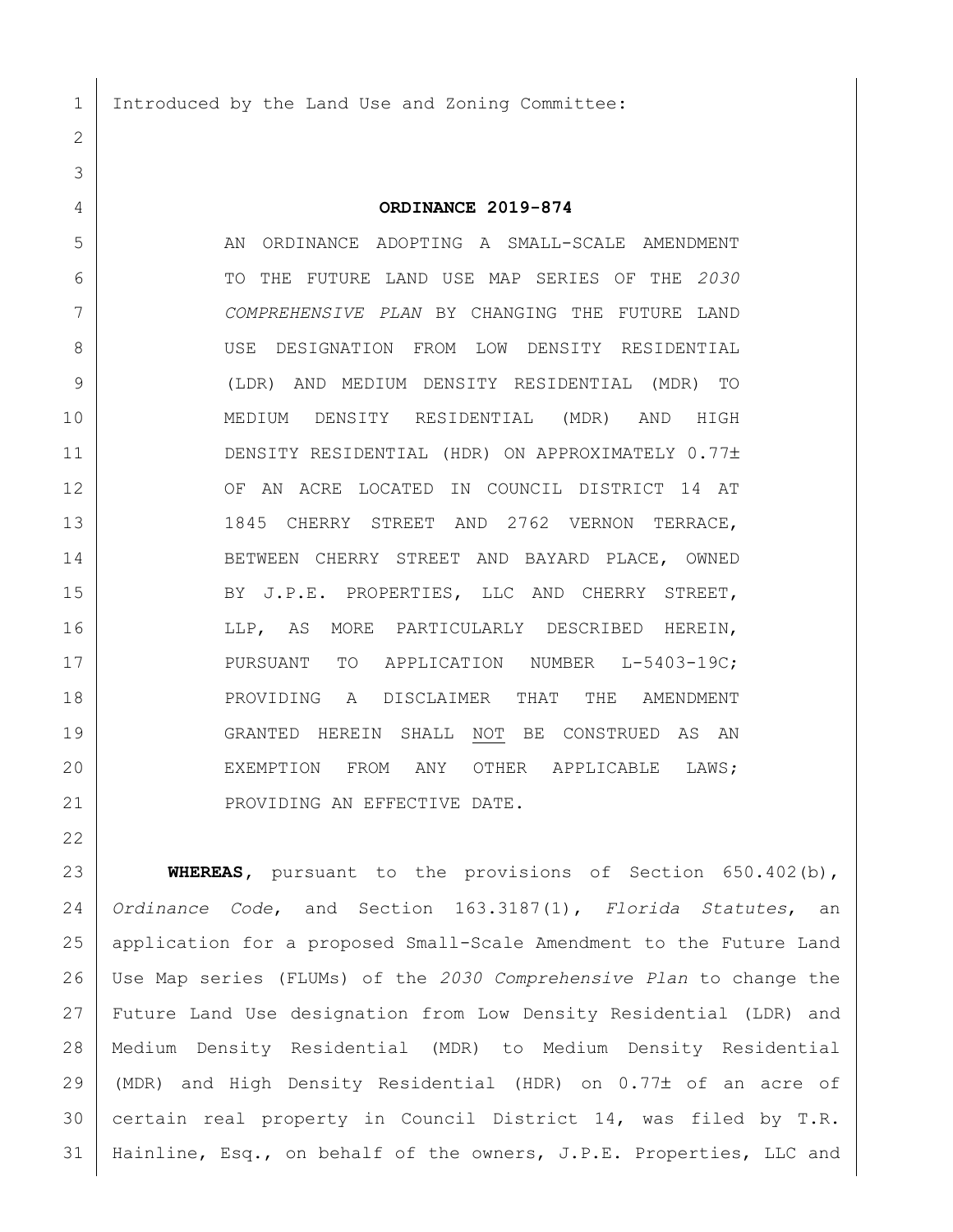1 Cherry Street, LLP; and

 **WHEREAS,** the Planning and Development Department reviewed the proposed revision and application and has prepared a written report and rendered an advisory recommendation to the City Council with 5 respect to the proposed amendment; and

 **WHEREAS,** the Planning Commission, acting as the Local Planning Agency (LPA), held a public hearing on this proposed amendment, with due public notice having been provided, reviewed and considered comments received during the public hearing and made its 10 recommendation to the City Council; and

 **WHEREAS,** the Land Use and Zoning (LUZ) Committee of the City Council held a public hearing on this proposed amendment to the *2030 Comprehensive Plan*, pursuant to Chapter 650, Part 4, *Ordinance Code*, considered all written and oral comments received during the public hearing, and has made its recommendation to the City 16 | Council; and

 **WHEREAS,** the City Council held a public hearing on this proposed amendment, with public notice having been provided, pursuant to Section 163.3187, *Florida Statutes* and Chapter 650, Part 4, *Ordinance Code,* and considered all oral and written comments received during public hearings, including the data and analysis portions of this proposed amendment to the *2030 Comprehensive Plan* and the recommendations of the Planning and Development Department, the Planning Commission and the LUZ 25 Committee; and

 **WHEREAS,** in the exercise of its authority, the City Council has determined it necessary and desirable to adopt this proposed amendment to the *2030 Comprehensive Plan* to preserve and enhance present advantages, encourage the most appropriate use of land, water, and resources consistent with the public interest, overcome present deficiencies, and deal effectively with future problems

 $- 2 -$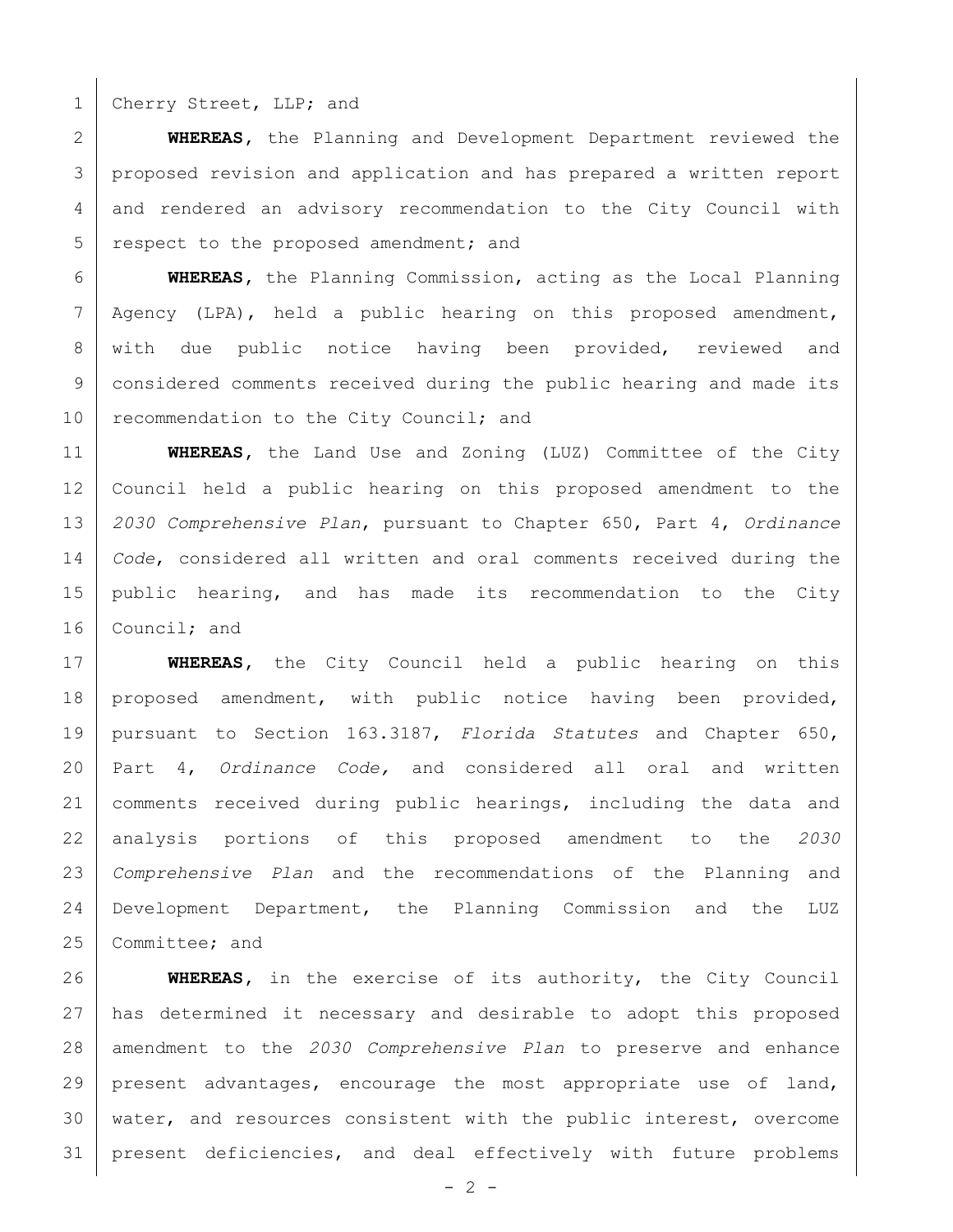which may result from the use and development of land within the 2 City of Jacksonville; now, therefore

**BE IT ORDAINED** by the Council of the City of Jacksonville:

 **Section 1. Purpose and Intent.** This Ordinance is adopted to carry out the purpose and intent of, and exercise the authority 6 set out in, the Community Planning Act, Sections 163.3161 through 163.3248, *Florida Statutes*, and Chapter 166, *Florida Statutes*, as amended.

 **Section 2. Subject Property Location and Description.** 10 | The approximately 0.77± of an acre (R.E. Nos. 077847-0000 and 078437-0000) is located in Council District 14 at 1845 Cherry 12 Street and 2762 Vernon Terrace, between Cherry Street and Bayard Place, as more particularly described in **Exhibit 1**, dated November 12, 2019, and graphically depicted in **Exhibit 2**, both **attached hereto** and incorporated herein by this reference (Subject 16 Property).

 **Section 3. Owner and Applicant Description.** The subject 18 | property is owned by J.P.E. Properties, LLC and Cherry Street, LLP. The applicant is T.R. Hainline, Esq., 1301 Riverplace Boulevard, Suite 1500, Jacksonville, Florida 32207; (904) 346-5531.

 **Section 4. Adoption of Small-Scale Land Use Amendment.**  The City Council hereby adopts a proposed Small-Scale revision to the Future Land Use Map series of the *2030 Comprehensive Plan* by changing the Future Land Use Map designation from Low Density Residential (LDR) and Medium Density Residential (MDR) to Medium Density Residential (MDR) and High Density Residential (HDR), pursuant to Application Number L-5403-19C.

 **Section 5. Applicability, Effect and Legal Status.** The applicability and effect of the *2030 Comprehensive Plan*, as herein amended, shall be as provided in the Community Planning Act, Sections 163.3161 through 163.3248, *Florida Statutes*, and this

 $- 3 -$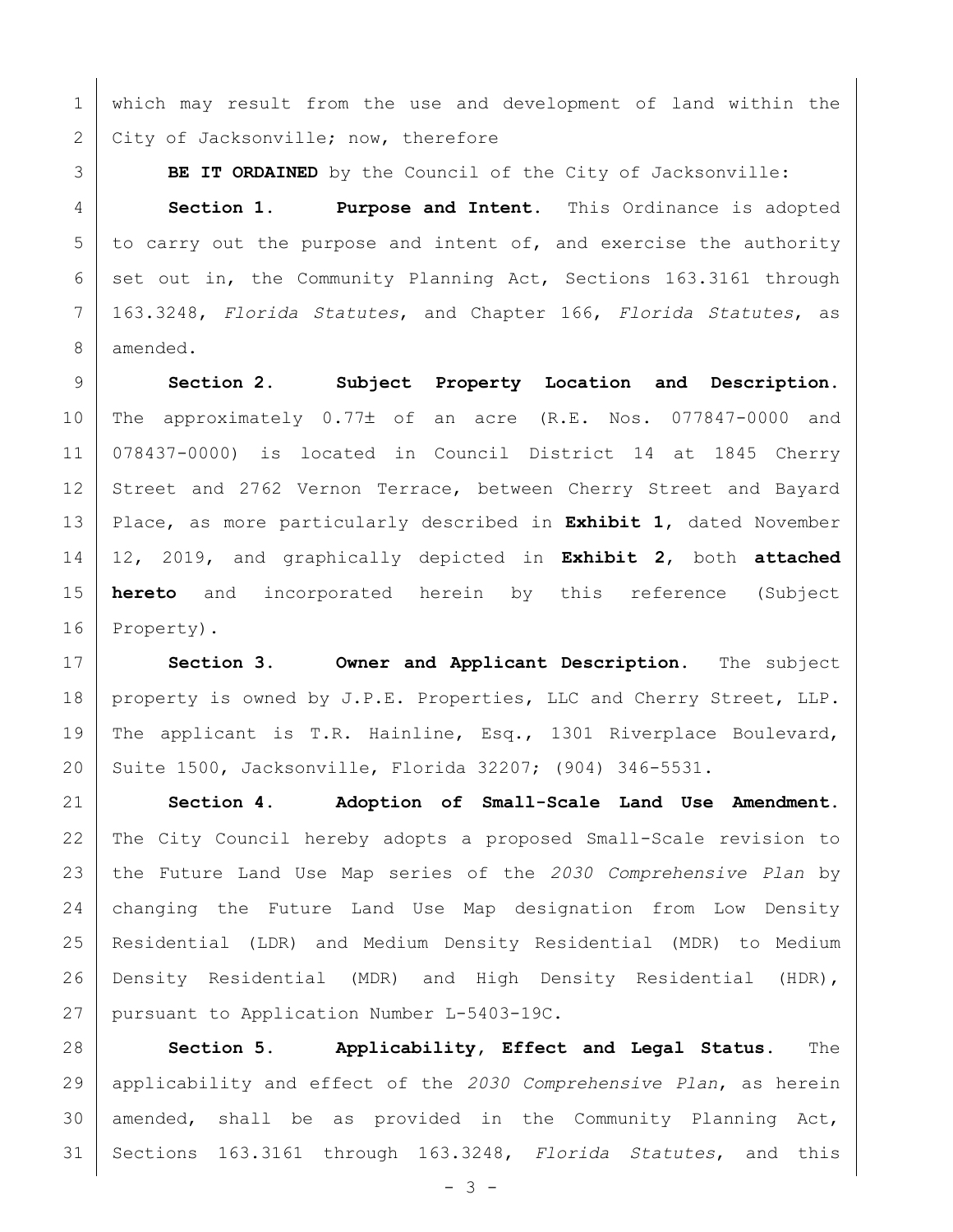Ordinance. All development undertaken by, and all actions taken in 2 regard to development orders by governmental agencies in regard to land which is subject to the *2030 Comprehensive Plan*, as herein amended, shall be consistent therewith as of the effective date of 5 this amendment to the plan.

## **Section 6. Effective date of this Plan Amendment.**

 (a) If the amendment meets the criteria of Section 163.3187, *Florida Statutes*, as amended, and is not challenged, the effective date of this plan amendment shall be thirty-one (31) days after adoption.

 (b) If challenged within thirty (30) days after adoption, the plan amendment shall not become effective until the state land 13 | planning agency or the Administration Commission, respectively, issues a final order determining the adopted Small-Scale Amendment to be in compliance.

 **Section 7. Disclaimer.** The amendment granted herein shall **not** be construed as an exemption from any other applicable local, 18 state, or federal laws, regulations, requirements, permits or approvals. All other applicable local, state or federal permits or approvals shall be obtained before commencement of the development or use and issuance of this amendment is based upon 22 acknowledgement, representation and confirmation made by the 23 | applicant(s), owner(s), developer(s) and/or any authorized agent(s) 24 or designee(s) that the subject business, development and/or use will be operated in strict compliance with all laws. Issuance of this amendment does **not** approve, promote or condone any practice or act that is prohibited or restricted by any federal, state or local laws.

 **Section 8. Effective Date.** This Ordinance shall become effective upon signature by the Mayor or upon becoming effective 31 | without the Mayor's signature.

- 4 -